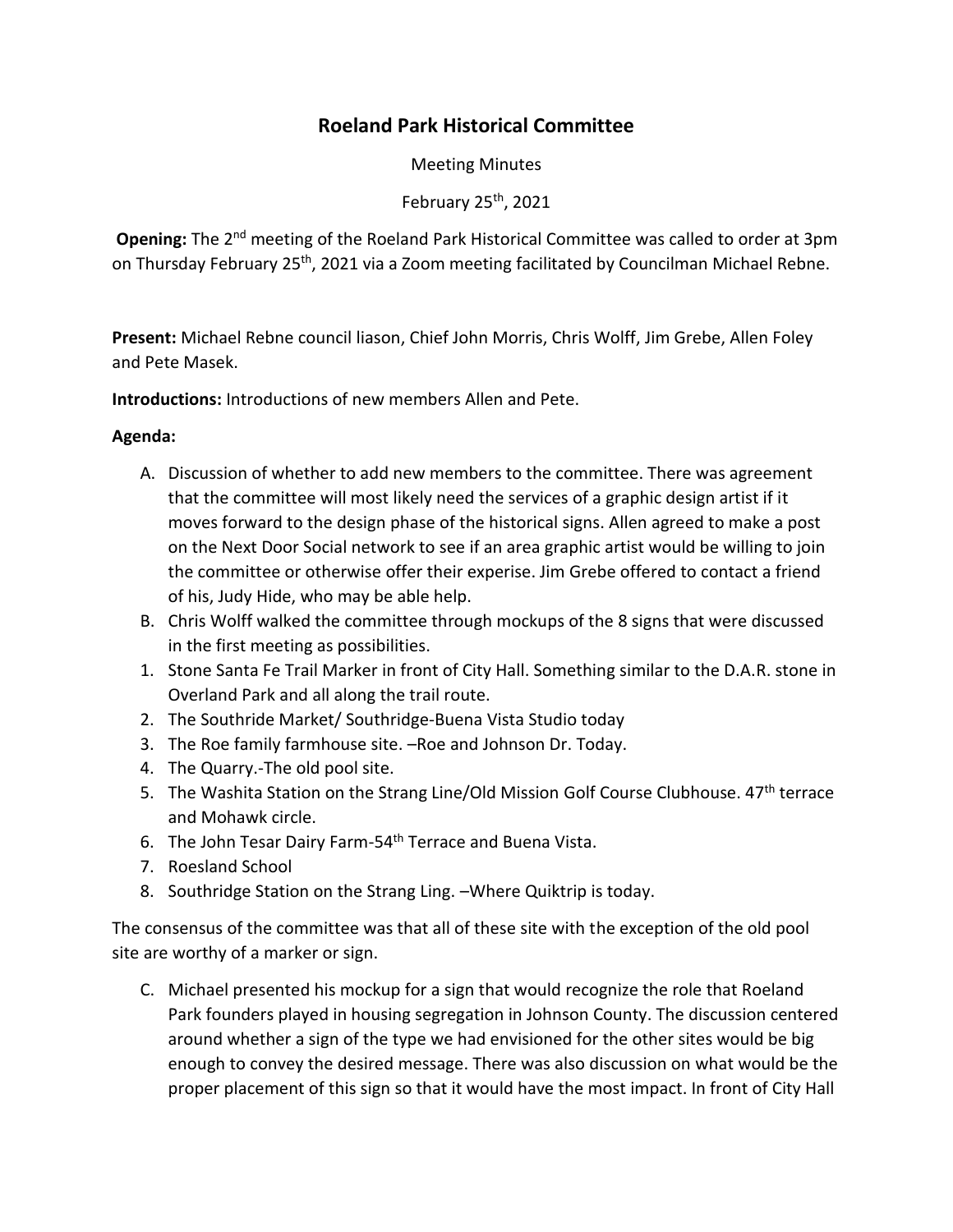and R. Park were brought up as possible locations both because of their higher foot traffic and because of their symbolic nature. City Hall represents the government of the city, whose history the sign would discuss and R. Park is in the heart of the original segregated neighborhoods developed by Charles Vawter.

D. The discussion around the "segregated housing sign" prompted Allen to suggest the idea of creating a whole series of signs at R. Park. These signs could be located around the perimeter of the park and could describe in more detail certain aspects of R.P. history than the traditional bronze signs under consideration. A historical sign used by Overland Park was displayed to the group and discussion centered on the possibilities of using such signs at R.Park to create a history walk. Pete mentioned that similar signs used by the city of Lenexa only have a 5-10 year lifespan. The discussion turned to the possibility that the signs could be constructed so that the artwork could easily be replaced or changed when faded or damaged.

 The cost of the signage was also briefly discussed. Allen offered to reach out to the Shawnee Indian Mission to ask them about the cost of the signage that they are currently developing to help give the committee an idea of how much the city would be asked to invest in the project.

- E. Two more possible sites were mentioned for representation. Allen mentioned having a sign to document the Shawnee Indians in the area. Pete suggested a sign to commemorate the site of the first Baptist mission to the Shawnees located on Nall. This is also where the first printing press in Kansas was located, which printed books in the Shawnee language.
- F. It was agreed that henceforth the committee will be using the service GotoMeeting. Chris will forward the appropriate links.

## **Agenda for next meeting:**

Allen will advertise on Next Door on behalf of the committee to recruit a graphic artist.

Jim will reach out to his R.P. resident and graphic artist Judy Hide

Allen will contact the Shawnee Mission to see if they would share information with the committee on the cost of new signage they are developing.

Chris will update the Roeland Park City Council on the committees ideas on Monday March, 15.

Chris will forward the GotoMeeting links to committee members.

## **Adjournment:**

The meeting was adjourned at 4:20 pm.